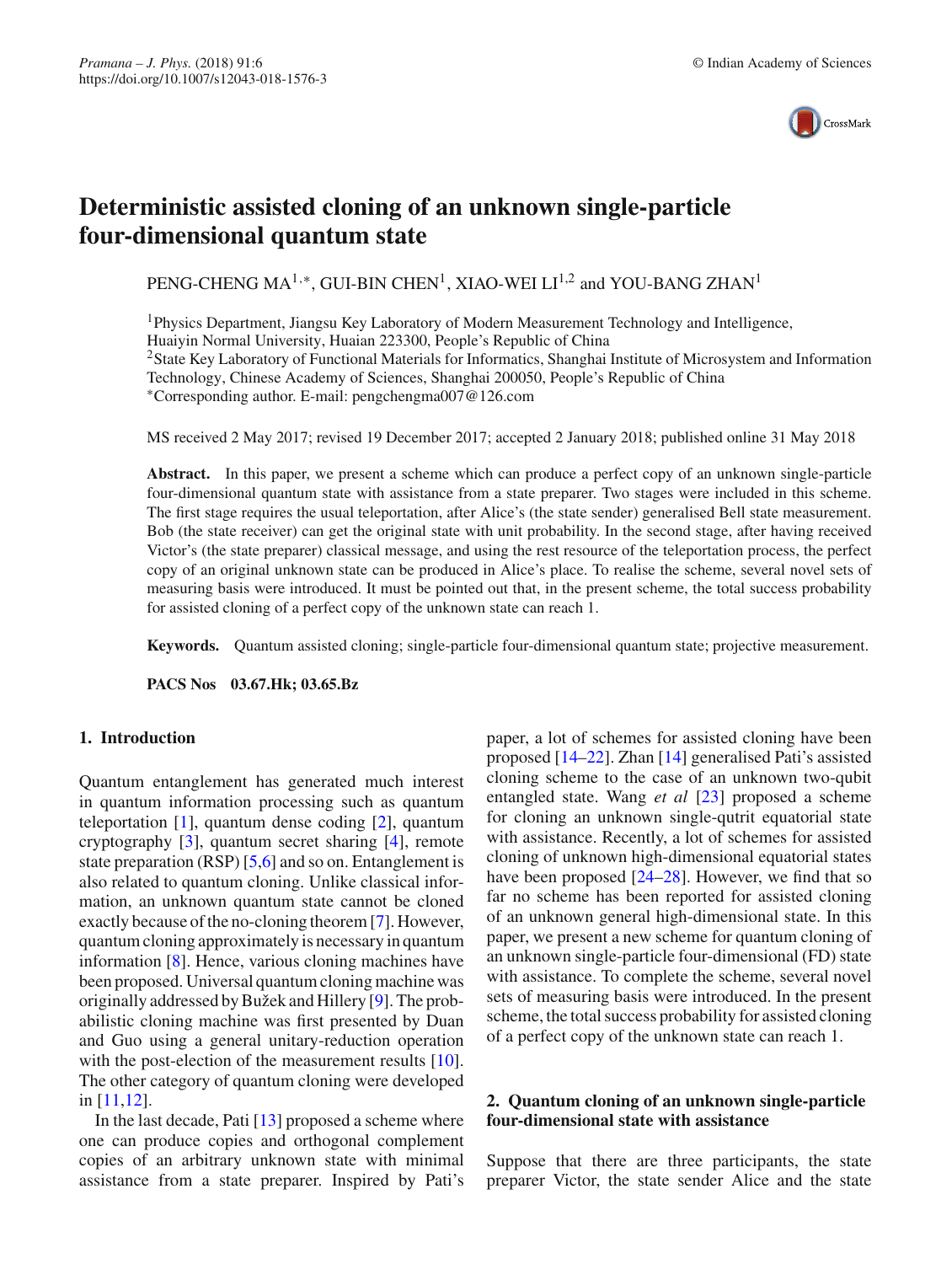receiver Bob. The sender Alice has an unknown input single-particle FD state

$$
|\psi\rangle = (\alpha_0|0\rangle + \alpha_1 e^{i\delta_1}|1\rangle + \alpha_2 e^{i\delta_2}|2\rangle + \alpha_3 e^{i\delta_3}|3\rangle)_A
$$
 (1)

from Victor, where the parameters  $\alpha_0$ ,  $\alpha_1$ ,  $\alpha_2$ ,  $\alpha_3$ ,  $\delta_1$ ,  $\delta_2$ and  $\delta_3$  are real and  $\alpha_0^2 + \alpha_1^2 + \alpha_2^2 + \alpha_3^3 = 1$ . Alice wishes to teleport the unknown state  $|\psi\rangle$  to receiver Bob, and then to create a copy of this state at her place with the assistance of Victor. Assume that Alice and Bob share two-particle FD maximally entangled states, as quantum channel, which is given by

$$
|\varphi\rangle_{A_1B} = \frac{1}{2} (|00\rangle + |11\rangle + |22\rangle + |33\rangle)_{A_1B},
$$
 (2)

where particle *A*<sup>1</sup> belongs to Alice while particle *B* to Bob. The input state  $|\psi\rangle$  is unknown to Bob. The initial state of the whole system can be written as

$$
|\Phi\rangle = |\psi\rangle_A \otimes |\varphi\rangle_{A_1B} = \frac{1}{4}[|\Psi_{00}\rangle_{AA_1}(\alpha_0|0\rangle + \alpha_1 e^{i\delta_1}|1\rangle + \alpha_2 e^{i\delta_2}|2\rangle + \alpha_3 e^{i\delta_3}|3\rangle)_B + |\Psi_{10}\rangle_{AA_1}(\alpha_0|0\rangle + i\alpha_1 e^{i\delta_1}|1\rangle - \alpha_2 e^{i\delta_2}|2\rangle - \alpha_3 e^{i\delta_3}|3\rangle)_B + |\Psi_{20}\rangle_{AA_1}(\alpha_0|0\rangle - \alpha_1 e^{i\delta_1}|1\rangle + \alpha_2 e^{i\delta_2}|2\rangle - \alpha_3 e^{i\delta_3}|3\rangle)_B + |\Psi_{30}\rangle_{AA_1}(\alpha_0|0\rangle - i\alpha_1 e^{i\delta_1}|1\rangle - \alpha_2 e^{i\delta_2}|2\rangle + i\alpha_3 e^{i\delta_3}|3\rangle)_B + |\Psi_{01}\rangle_{AA_1}(\alpha_0|1\rangle + \alpha_1 e^{i\delta_1}|2\rangle + \alpha_2 e^{i\delta_2}|3\rangle + i\alpha_3 e^{i\delta_3}|0\rangle)_B + |\Psi_{11}\rangle_{AA_1}(\alpha_0|1\rangle + i\alpha_1 e^{i\delta_1}|2\rangle) - \alpha_2 e^{i\delta_2}|3\rangle - \alpha_3 e^{i\delta_3}|0\rangle)_B + |\Psi_{21}\rangle_{AA_1}(\alpha_0|1\rangle - \alpha_1 e^{i\delta_1}|2\rangle + \alpha_2 e^{i\delta_2}|3\rangle - \alpha_3 e^{i\delta_3}|0\rangle)_B + |\Psi_{31}\rangle_{AA_1}(\alpha_0|1\rangle - i\alpha_1 e^{i\delta_1}|2\rangle - \alpha_2 e^{i\delta_2}|3\rangle + i\alpha_3 e^{i\delta_3}|0\rangle)_B + |\Psi_{02}\rangle_{AA_1}(\alpha_0|2\rangle + \alpha_1 e^{i\delta_1}|3\rangle + \alpha_2 e^{i\delta_2}|0\rangle + \alpha_3 e^{i\delta_3}|1\rangle)_B + |\Psi_{12}\rangle_{AA_1}(\alpha_0|2\rangle + i\alpha_1 e^{i\delta_1}|3\rangle - \alpha_2 e^{i\delta_2}|0\rangle -
$$

where  $|\Psi_{nm}\rangle$  are generalised Bell states of the Hilbert space of two FD particles

$$
|\Psi_{nm}\rangle = \sum_{j=0}^{3} e^{\pi i j n/2} |j\rangle \otimes |(j+m) \bmod 4\rangle / 2, \qquad (4)
$$

where  $n, m, j = 0, 1, 2, 3$ . More explicitly,

$$
|\Psi_{00}\rangle = \frac{1}{2}(|00\rangle + |11\rangle + |22\rangle + |33\rangle),
$$
  
\n
$$
|\Psi_{10}\rangle = \frac{1}{2}(|00\rangle + i|11\rangle - |22\rangle - i|33\rangle),
$$
  
\n
$$
|\Psi_{20}\rangle = \frac{1}{2}(|00\rangle - |11\rangle + |22\rangle - |33\rangle),
$$
  
\n
$$
|\Psi_{30}\rangle = \frac{1}{2}(|00\rangle - i|11\rangle - |22\rangle + i|33\rangle),
$$
  
\n
$$
|\Psi_{01}\rangle = \frac{1}{2}(|01\rangle + |12\rangle + |23\rangle + |30\rangle),
$$
  
\n
$$
|\Psi_{11}\rangle = \frac{1}{2}(|01\rangle + i|12\rangle - |23\rangle - i|30\rangle),
$$
  
\n
$$
|\Psi_{21}\rangle = \frac{1}{2}(|01\rangle - |12\rangle + |23\rangle - |30\rangle),
$$
  
\n
$$
|\Psi_{31}\rangle = \frac{1}{2}(|02\rangle + |13\rangle + |20\rangle + |31\rangle),
$$
  
\n
$$
|\Psi_{12}\rangle = \frac{1}{2}(|02\rangle + i|13\rangle - |20\rangle - i|31\rangle),
$$
  
\n
$$
|\Psi_{22}\rangle = \frac{1}{2}(|02\rangle - |13\rangle + |20\rangle - |31\rangle),
$$
  
\n
$$
|\Psi_{32}\rangle = \frac{1}{2}(|02\rangle - i|13\rangle - |20\rangle + i|31\rangle),
$$
  
\n
$$
|\Psi_{03}\rangle = \frac{1}{2}(|03\rangle + |10\rangle + |21\rangle + |32\rangle),
$$
  
\n
$$
|\Psi_{13}\rangle = \frac{1}{2}(|03\rangle + i|10\rangle - |21\rangle - i|32\rangle),
$$
  
\n
$$
|\Psi_{23}\rangle = \frac{1}{2}(|03\rangle - |10\rangle + |21\rangle|32\rangle),
$$
  
\n
$$
|\Psi_{33}\rangle = \frac{1}{2}(|03\rangle - i|10\rangle - |21\rangle +
$$

<span id="page-1-0"></span>Through simple calculation, it can be shown that the single-particle operation

$$
U_{nm} = \sum_{j=0}^{3} e^{\pi i j n/2} |j\rangle \langle (j+m) \bmod 4|,\tag{6}
$$

where *n*, *m*,  $j = 0, 1, 2, 3$ , will transform  $|\Psi_{00}\rangle$  into the corresponding states in eq. [\(5\)](#page-1-0) respectively

<span id="page-1-2"></span><span id="page-1-1"></span>
$$
U_{nm}|\Psi_{00}\rangle = |\Psi_{nm}\rangle. \tag{7}
$$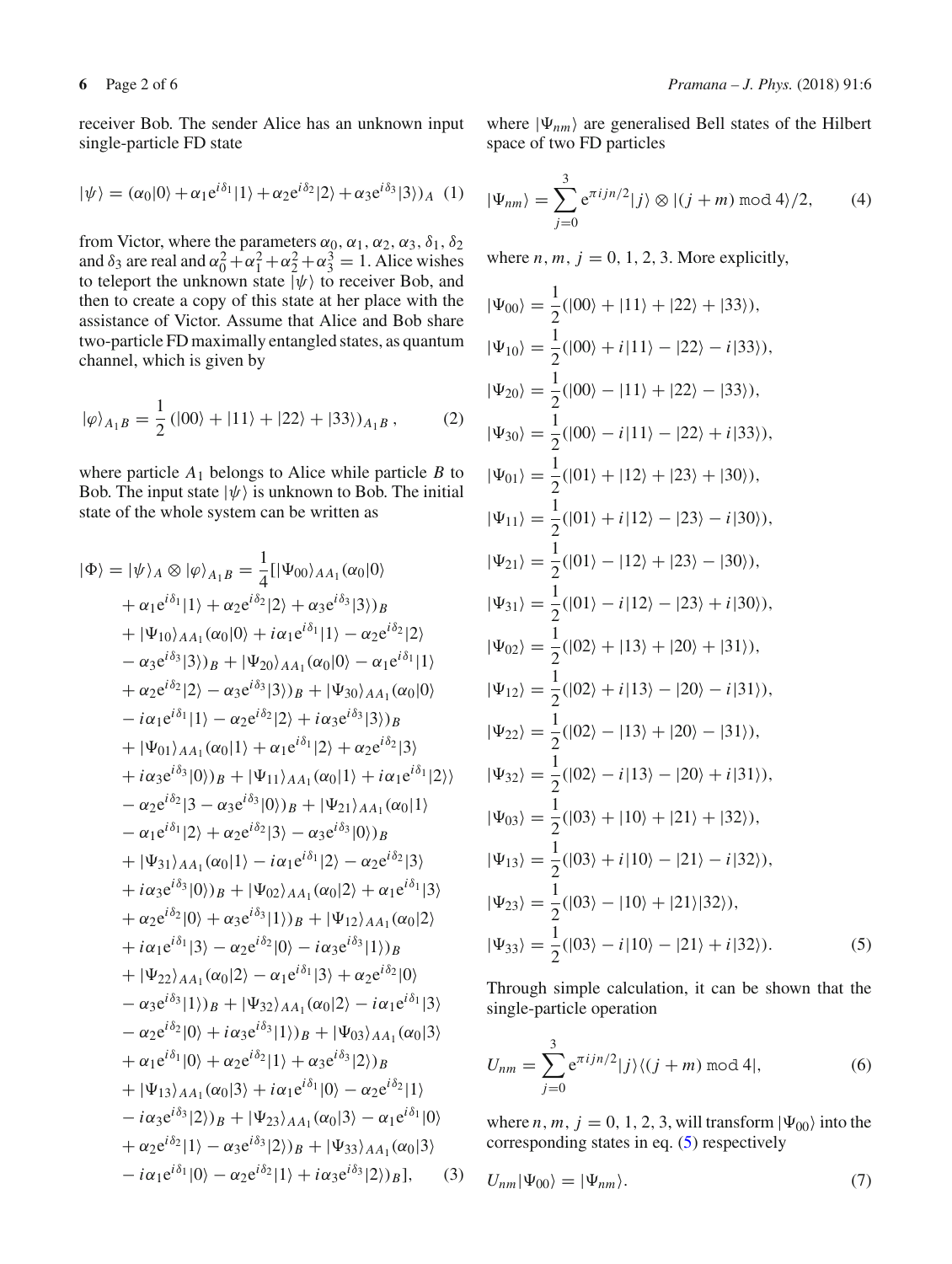More explicitly, the operations *Unm* can be described as

<span id="page-2-0"></span>
$$
U_{00} = \begin{pmatrix} 1 & 0 & 0 & 0 \\ 0 & 1 & 0 & 0 \\ 0 & 0 & 1 & 0 \\ 0 & 0 & 0 & 1 \end{pmatrix}, \quad U_{10} = \begin{pmatrix} 1 & 0 & 0 & 0 \\ 0 & i & 0 & 0 \\ 0 & -1 & 0 & 0 \\ 0 & 0 & -1 & 0 \\ 0 & 0 & 0 & 0 \\ 0 & 0 & 0 & -1 \end{pmatrix},
$$
  
\n
$$
U_{20} = \begin{pmatrix} 1 & 0 & 0 & 0 \\ 0 & -i & 0 & 0 \\ 0 & 0 & 1 & 0 \\ 0 & 0 & 0 & i \end{pmatrix},
$$
  
\n
$$
U_{01} = \begin{pmatrix} 1 & 0 & 0 & 0 \\ 0 & -i & 0 & 0 \\ 0 & 1 & 0 & 0 \\ 0 & 1 & 0 & 0 \\ 0 & 0 & 1 & 0 \end{pmatrix}, \quad U_{11} = \begin{pmatrix} 0 & 0 & 0 & -i \\ 1 & 0 & 0 & 0 \\ 0 & i & 0 & 0 \\ 0 & 0 & -1 & 0 \end{pmatrix},
$$
  
\n
$$
U_{21} = \begin{pmatrix} 0 & 0 & 0 & -1 \\ 1 & 0 & 0 & 0 \\ 0 & -1 & 0 & 0 \\ 0 & 0 & 1 & 0 \end{pmatrix}, \quad U_{12} = \begin{pmatrix} 0 & 0 & -1 & 0 \\ 1 & 0 & 0 & 0 \\ 1 & 0 & 0 & 0 \\ 1 & 0 & 0 & 0 \end{pmatrix},
$$
  
\n
$$
U_{22} = \begin{pmatrix} 0 & 0 & 1 & 0 \\ 1 & 0 & 0 & 0 \\ 1 & 0 & 0 & 0 \\ 0 & -1 & 0 & 0 \end{pmatrix}, \quad U_{12} = \begin{pmatrix} 0 & 0 & -1 & 0 \\ 0 & 0 & 0 & -i \\ 1 & 0 & 0 & 0 \\ 0 & i & 0 & 0 \end{pmatrix},
$$
  
\n
$$
U_{22} = \begin{pmatrix} 0 & 0 & 1 & 0 \\ 0 & 0 & 1 & 0 \\ 1 & 0 & 0 & 0 \\ 1 & 0 & 0 & 0 \end{pmatrix}, \quad U_{13} = \
$$

Now let Alice perform a generalised Bell state measurement on her particles *A* and *A*1, and then announce publicly her result of the measurement. According to the outcome of Alice's measurement, Bob can employ a suitable operation *Unm* (see eqs [\(7\)](#page-1-1) and [\(8\)](#page-2-0)) on his particle *B*, and the original state  $|\psi\rangle$  can be recovered. For instance, without loss of generality, assume that the result of Alice's measurement is  $|\Psi_{13}\rangle_{AA_1}$ , by eq. [\(3\)](#page-1-2), Bob can perform a unitary operation  $U_{31}$  on the particle  $B$ , and the original state  $|\psi\rangle$  can be obtained. Thus, the teleportation is successfully realised. By eq.  $(3)$ , if Alice's measurement results are the other 15 cases, Bob can employ the appropriate unitary operations on his particle *B* and then the original state  $|\psi\rangle$  can be always obtained. Here we no longer depict them one by one.

To create a copy of the unknown single-particle FD state  $|\psi\rangle$ , Alice first performs the unitary operations  $(U_{30})_A \otimes (U_{03})_{A_1}$  on particles *A* and  $A_1$  in  $|\Psi_{13}\rangle_{AA_1}$ respectively. The state of particles  $A$  and  $A_1$  will become

$$
|u\rangle = \frac{1}{2}(|00\rangle + |11\rangle + |22\rangle + |33\rangle)_{AA_1}.
$$
 (9)

Next, Alice can introduce an auxiliary FD particle *A*<sup>2</sup> with the initial state  $|0\rangle_{A_2}$  and the state of particles A, A<sub>1</sub> and *A*<sup>2</sup> will be described as

$$
|v\rangle = \frac{1}{\sqrt{3}}(|00\rangle + |11\rangle + |22\rangle + |33\rangle)_{AA_1} \otimes |0\rangle_{A_2}.
$$
 (10)

Then, Alice applies the higher-dimensional C-NOT gate operation  $C_{AA2}$  on her particles with particle *A* as the controlled particle and *A*<sup>2</sup> as the target one. Here, operation  $C_{AA_2}$  acts on a pair of particles *A* and  $A_2$  in the following manner [\[23\]](#page-5-6):

$$
C_{AA_2}|k,l\rangle_{AA_2} = |k,k+l\rangle_{AA_2}.\tag{11}
$$

After that, the state of particles *A*, *A*<sup>1</sup> and *A*<sup>2</sup> will become

<span id="page-2-2"></span>
$$
|v'\rangle = \frac{1}{\sqrt{3}}(|000\rangle + |111\rangle + |222\rangle)_{AA_1A_2}.\tag{12}
$$

Then Alice sends FD particles *A*<sup>1</sup> and *A*<sup>2</sup> to Victor.

<span id="page-2-1"></span>In order to help Alice create the perfect copy of the original state  $|\psi\rangle$ , Victor needs to perform singleparticle FD projective measurement on his own particles *A*<sup>1</sup> and *A*2. As Victor knows the parameters  $\alpha_0, \alpha_1, \alpha_2, \alpha_3, \delta_1, \delta_2$  and  $\delta_3$  in the original state  $|\psi\rangle$ , he can choose to measure the particles *A*<sup>1</sup> and *A*<sup>2</sup> in any basis. The first measuring basis chosen by Victor is a set of mutually orthogonal basis vectors (MOBVs)  $\{|\tau_k\rangle\}(k = 0, 1, 2, 3)$ , which is given by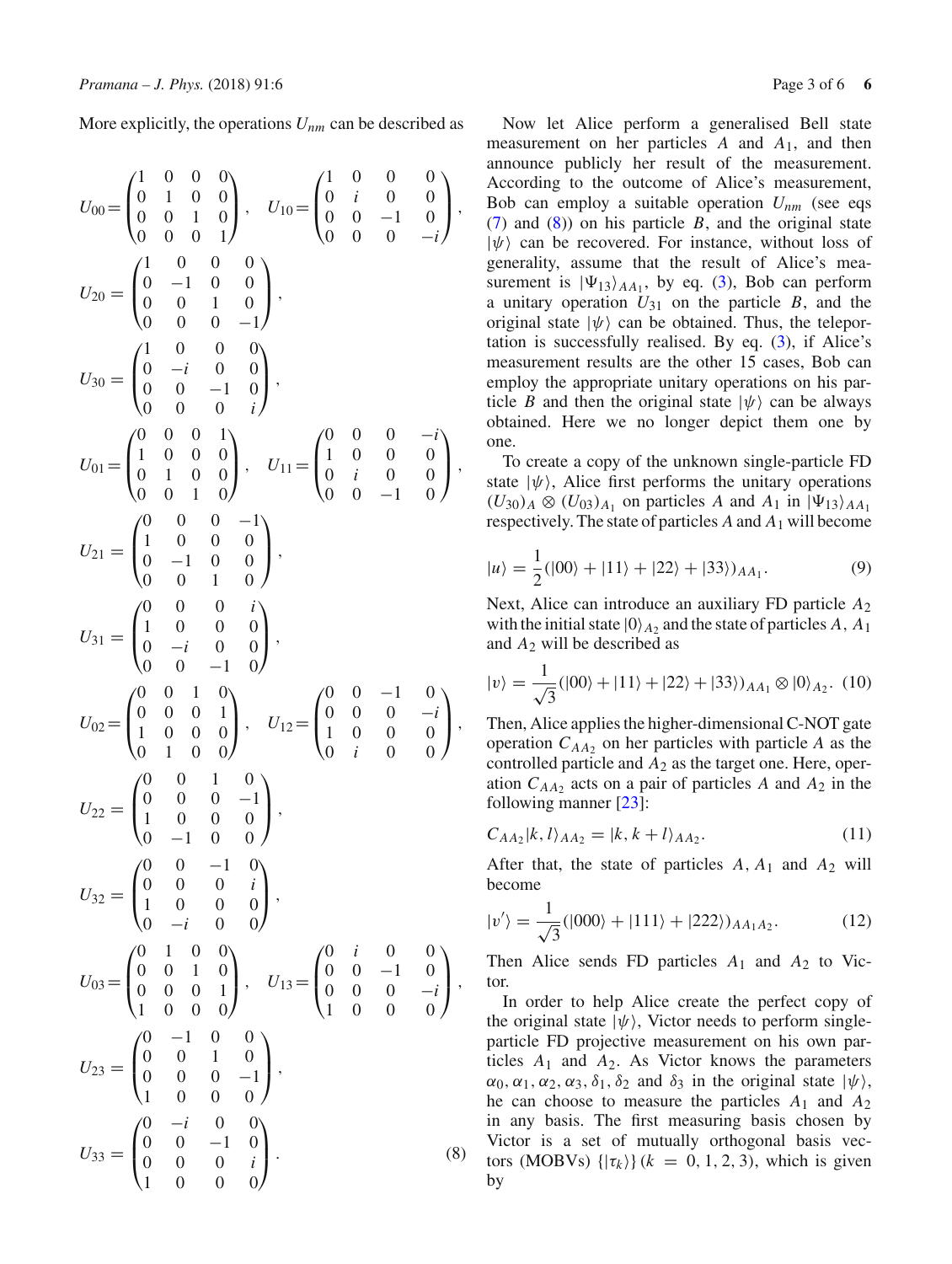$$
\begin{pmatrix} |\tau_0\rangle \\ |\tau_1\rangle \\ |\tau_2\rangle \\ |\tau_3\rangle \end{pmatrix} = G \begin{pmatrix} |0\rangle \\ |1\rangle \\ |2\rangle \\ |3\rangle \end{pmatrix},\tag{13}
$$

where

$$
G = \begin{pmatrix} \alpha_0 & \alpha_1 & \alpha_2 & \alpha_3 \\ \alpha_1 & -\alpha_0 & \alpha_3 & -\alpha_2 \\ \alpha_2 & -\alpha_3 & -\alpha_0 & \alpha_1 \\ \alpha_3 & \alpha_2 & -\alpha_1 & -\alpha_0 \end{pmatrix}.
$$
 (14)

The second measurement bases chosen by Victor are four sets of MOBVs  $\{ | \mu_q^{(k)} \rangle \}$  (*q*, *k* = 0, 1, 2, 3), which are given by

$$
\begin{pmatrix}\n|\mu_0^{(k)}\rangle \\
|\mu_1^{(k)}\rangle \\
|\mu_2^{(k)}\rangle \\
|\mu_3^{(k)}\rangle\n\end{pmatrix} = H^{(k)} \begin{pmatrix}\n|0\rangle \\
|1\rangle \\
|2\rangle \\
|3\rangle\n\end{pmatrix},
$$
\n(15)

where

<span id="page-3-0"></span>
$$
H^{(0)} = \begin{pmatrix} 1 & \lambda_1 & \lambda_2 & \lambda_3 \\ 1 & -\lambda_1 & \lambda_2 & -\lambda_3 \\ 1 & -\lambda_1 & -\lambda_2 & \lambda_3 \\ 1 & \lambda_1 & -\lambda_2 & -\lambda_3 \end{pmatrix},
$$
  
\n
$$
H^{(1)} = \begin{pmatrix} \lambda_1 & 1 & \lambda_3 & \lambda_2 \\ \lambda_1 & -1 & \lambda_3 & -\lambda_2 \\ \lambda_1 & 1 & -\lambda_3 & \lambda_2 \\ \lambda_1 & 1 & -\lambda_3 & -\lambda_2 \end{pmatrix},
$$
  
\n
$$
H^{(2)} = \begin{pmatrix} \lambda_2 & \lambda_3 & 1 & \lambda_1 \\ \lambda_2 & -\lambda_3 & 1 & -\lambda_1 \\ \lambda_2 & \lambda_3 & -1 & \lambda_1 \\ \lambda_2 & \lambda_3 & -1 & -\lambda_1 \end{pmatrix},
$$
  
\n
$$
H^{(3)} = \begin{pmatrix} \lambda_3 & \lambda_2 & \lambda_1 & 1 \\ \lambda_3 & -\lambda_2 & \lambda_1 & -1 \\ \lambda_3 & -\lambda_2 & -\lambda_1 & 1 \\ \lambda_3 & \lambda_2 & -\lambda_1 & -1 \end{pmatrix},
$$
(16)

where  $\lambda_l = e^{-i\delta_l} (l = 1, 2, 3)$ .

By eqs [\(13\)](#page-2-1)–[\(16\)](#page-3-0), the state  $|v'\rangle$  (see eq. [\(12\)](#page-2-2)) can be rewritten as

$$
|v''\rangle = \frac{1}{4} [|\tau_0\rangle_{A_1} | \mu_0^{(0)}\rangle_{A_2} (\alpha_0 |0\rangle + \alpha_1 e^{i\delta_1} |1\rangle + \alpha_2 e^{i\delta_2} |2\rangle + \alpha_3 e^{i\delta_3} |3\rangle)_{A} + |\tau_0\rangle_{A_1} | \mu_1^{(0)}\rangle_{A_2} (\alpha_0 |0\rangle - \alpha_1 e^{i\delta_1} |1\rangle + \alpha_2 e^{i\delta_2} |2\rangle - \alpha_3 e^{i\delta_3} |3\rangle)_{A} + |\tau_0\rangle_{A_1} | \mu_2^{(0)}\rangle_{A_2} (\alpha_0 |0\rangle - \alpha_1 e^{i\delta_1} |1\rangle - \alpha_2 e^{i\delta_2} |2\rangle + \alpha_3 e^{i\delta_3} |3\rangle)_{A} + |\tau_0\rangle_{A_1} | \mu_3^{(0)}\rangle_{A_2} (\alpha_0 |0\rangle + \alpha_1 e^{i\delta_1} |1\rangle - \alpha_2 e^{i\delta_2} |2\rangle - \alpha_3 e^{i\delta_3} |3\rangle)_{A}
$$

**6** Page 4 of 6 *Pramana – J. Phys.* (2018) 91:6

+ 
$$
|\tau_1\rangle_{A_1}|\mu_0^{(1)}\rangle_{A_2}(\alpha_1e^{i\delta_1}|0\rangle - \alpha_0|1\rangle
$$
  
+  $\alpha_3e^{i\delta_3}|2\rangle - \alpha_2e^{i\delta_2}|3\rangle_A$   
+  $|\tau_1\rangle_{A_1}|\mu_1^{(1)}\rangle_{A_2}(\alpha_1e^{i\delta_1}|0\rangle + \alpha_0|1\rangle$   
+  $\alpha_3e^{i\delta_3}|2\rangle + \alpha_2e^{i\delta_2}|3\rangle_A$   
+  $|\tau_1\rangle_{A_1}|\mu_2^{(1)}\rangle_{A_2}(\alpha_1e^{i\delta_1}|0\rangle + \alpha_0|1\rangle$   
-  $\alpha_3e^{i\delta_3}|2\rangle - \alpha_2e^{i\delta_2}|3\rangle_A$   
+  $|\tau_1\rangle_{A_1}|\mu_3^{(1)}\rangle_{A_2}(\alpha_1e^{i\delta_1}|0\rangle - \alpha_0|1\rangle$   
-  $\alpha_3e^{i\delta_3}|2\rangle + \alpha_2e^{i\delta_2}|3\rangle_A$   
+  $|\tau_2\rangle_{A_1}|\mu_0^{(2)}\rangle_{A_2}(\alpha_2e^{i\delta_2}|0\rangle$   
-  $\alpha_3e^{i\delta_3}|1\rangle - \alpha_0|2\rangle + \alpha_1e^{i\delta_1}|3\rangle)_A$   
+  $|\tau_2\rangle_{A_1}|\mu_1^{(2)}\rangle_{A_2}(\alpha_2e^{i\delta_2}|0\rangle + \alpha_3e^{i\delta_3}|1\rangle$   
-  $\alpha_0|2\rangle - \alpha_1e^{i\delta_1}|3\rangle)_A$   
+  $|\tau_2\rangle_{A_1}|\mu_2^{(2)}\rangle_{A_2}(\alpha_2e^{i\delta_2}|0\rangle + \alpha_3e^{i\delta_3}|1\rangle$   
+  $\alpha_0|2\rangle + \alpha_1e^{i\delta_1}|3\rangle)_A$   
+  $|\tau_2\rangle_{A_1}|\mu_3^{(2)}\rangle_{A_2}(\alpha_2e^{i\delta_2}|0\rangle - \alpha_3e^{i\delta_3}|1\rangle$   
+  $\alpha_0|2\rangle - \alpha_1e^{$ 

<span id="page-3-1"></span>Now let Victor perform single-particle FD projective measurements on his own particles *A*<sup>1</sup> and *A*<sup>2</sup> under the bases  $\{|\tau_k\rangle\}$  ( $k = 0, 1, 2, 3$ ) and  $\{|\mu_q^{(k)}\rangle\}$  (q, k = 0, 1, 2, 3) respectively, and publicly announce the results of his measurement. In accord with the outcomes of Victor's measurement, Alice can recover the original state  $|\psi\rangle$  by a suitable unitary operation. For example, without loss of generality, we assume that Victor's first measurement result is  $|\tau_2\rangle_{A_1}$ , and he should employ the measuring bases  $\{ | \mu_q^{(2)} \rangle \} (q = 0, 1, 2, 3)$  to measure the particle  $A_2$ . If his second measurement outcome is  $|\mu_1^{(2)}\rangle_{A_2}$ , by eq. [\(17\)](#page-3-1), the particle *A* will be collapsed into the state

$$
|p\rangle = \frac{1}{4} (\alpha_2 e^{i\delta_2} |0\rangle + \alpha_3 e^{i\delta_3} |1\rangle - \alpha_0 |2\rangle - \alpha_1 e^{i\delta_1} |3\rangle)_A.
$$
 (18)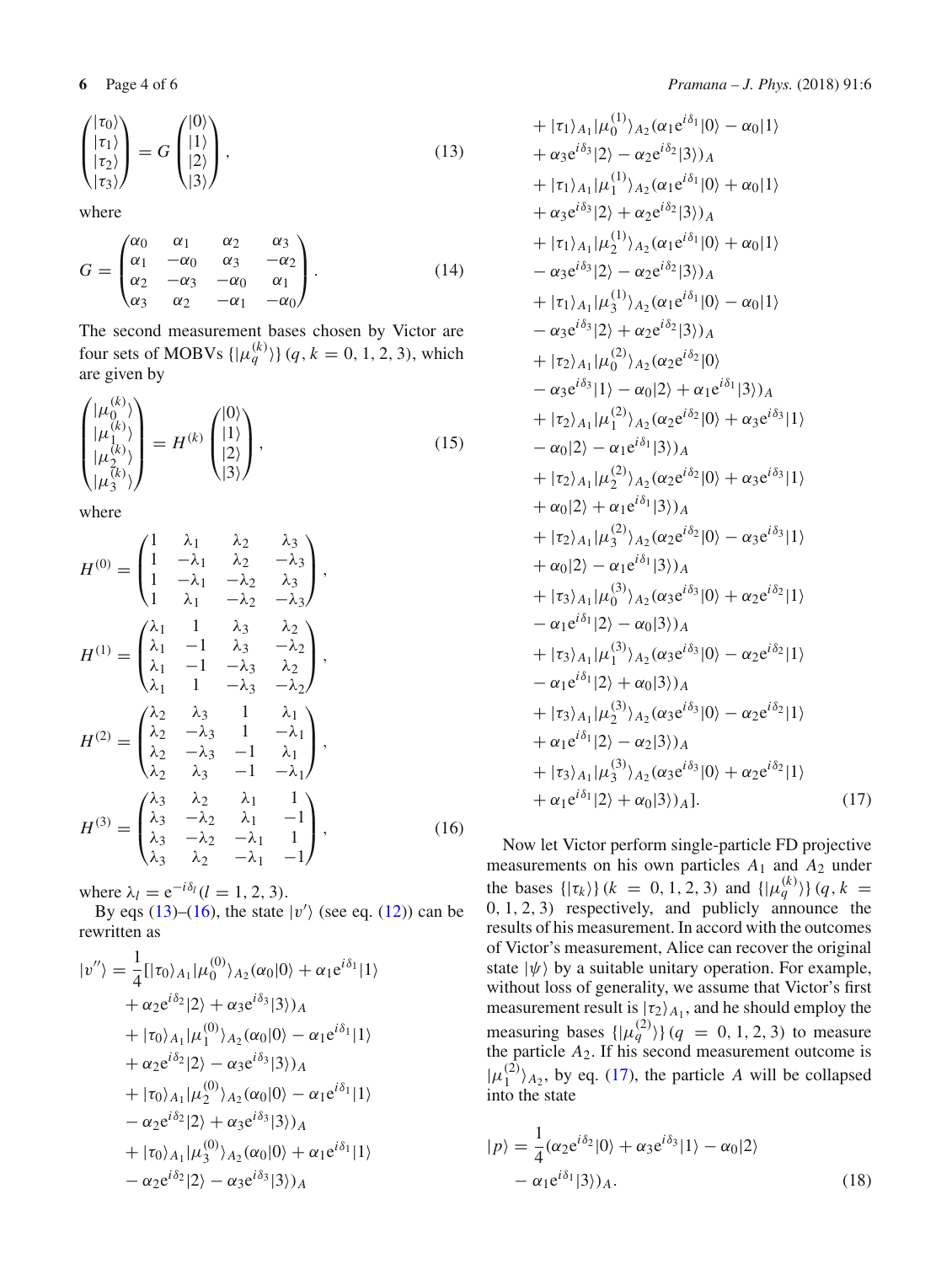<span id="page-4-9"></span>**Table 1.** The relation between two single-particle measurement results  $|\tau_k\rangle_{A_1}(k = 0, 1, 2, 3)$  and  $|\mu_q^{(k)}\rangle_{A_2}(k, q = 0, 1, 2, 3)$ performed by Victor and the unitary operations  $u_A$  performed by Alice. MR denotes the result of measurement on the particles *A*<sub>1</sub> and *A*<sub>2</sub> performed by Victor; *I* is the 2  $\times$  2 identity matrix and  $\sigma_x$ ,  $\sigma_y$ ,  $\sigma_z$  are the Pauli matrices.

| <b>MR</b>                                       | $u_A$                                                                       | <b>MR</b>                                       | $\cal{U}$ $\cal{A}$                                                                            |
|-------------------------------------------------|-----------------------------------------------------------------------------|-------------------------------------------------|------------------------------------------------------------------------------------------------|
| $ \tau_0\rangle_{A_1} \mu_0^{(0)}\rangle_{A_2}$ | $\overline{0}$<br>$\boldsymbol{I}$                                          | $ \tau_2\rangle_{A_1} \mu_0^{(2)}\rangle_{A_2}$ | $\begin{smallmatrix} -\sigma_z\cr 0 \end{smallmatrix}$<br>$\sigma_z$                           |
| $ \tau_0\rangle_{A_1} \mu_1^{(0)}\rangle_{A_2}$ | $\begin{matrix} 0 \\ \sigma_z \end{matrix}$<br>$\sigma_z$<br>0              | $ \tau_2\rangle_{A_1} \mu_1^{(2)}\rangle_{A_2}$ | $\overset{(0}{I}$<br>$\frac{-I}{0}$                                                            |
| $ \tau_0\rangle_{A_1} \mu_2^{(0)}\rangle_{A_2}$ | $\begin{matrix} 0 \\ -\sigma_z \end{matrix}$<br>$\sigma_z\over 0$           | $ \tau_2\rangle_{A_1} \mu_2^{(2)}\rangle_{A_2}$ | $\binom{l}{0}$<br>$\begin{bmatrix} 0 \\ I \end{bmatrix}$                                       |
| $ \tau_0\rangle_{A_1} \mu_3^{(0)}\rangle_{A_2}$ | $\boldsymbol{0}$<br>$\overline{0}$                                          | $ \tau_2\rangle_{A_1} \mu_3^{(2)}\rangle_{A_2}$ | $\sigma_z$<br>$\begin{pmatrix} \sigma_z \\ 0 \end{pmatrix}$                                    |
| $ \tau_1\rangle_{A_1} \mu_0^{(1)}\rangle_{A_2}$ | $\frac{-i\sigma_y}{0}$<br>$\begin{pmatrix} 0 \\ -i\sigma_{v} \end{pmatrix}$ | $ \tau_3\rangle_{A_1} \mu_0^{(3)}\rangle_{A_2}$ | $\begin{bmatrix} -\sigma_x \\ 0 \end{bmatrix}$<br>$\frac{\sigma_x}{\sigma_x}$                  |
| $ \tau_1\rangle_{A_1} \mu_1^{(1)}\rangle_{A_2}$ | $\begin{pmatrix} 0 \\ \sigma_x \end{pmatrix}$<br>$\sigma_x$<br>0            | $ \tau_3\rangle_{A_1} \mu_1^{(3)}\rangle_{A_2}$ | $\begin{matrix} i\sigma_y \\ 0 \end{matrix}$<br>$\begin{array}{c} 0 \\ -i\sigma_v \end{array}$ |
| $ \tau_1\rangle_{A_1} \mu_2^{(1)}\rangle_{A_2}$ | $\begin{pmatrix} 0 \\ -\sigma_x \end{pmatrix}$<br>$\sigma_x$<br>0           | $ \tau_3\rangle_{A_1} \mu_2^{(3)}\rangle_{A_2}$ | $\begin{bmatrix} -i\sigma_y \\ 0 \end{bmatrix}$<br>$\frac{0}{-i\sigma_v}$                      |
| $ \tau_1\rangle_{A_1} \mu_3^{(1)}\rangle_{A_2}$ | $\frac{-i\sigma_y}{0}$<br>$\begin{matrix} 0 \\ i\sigma_v \end{matrix}$      | $ \tau_3\rangle_{A_1} \mu_3^{(3)}\rangle_{A_2}$ | $\begin{pmatrix} \sigma_x \\ 0 \end{pmatrix}$                                                  |

Alice can perform a unitary operation

$$
u_A = \begin{pmatrix} 0 & -I \\ I & 0 \end{pmatrix} \tag{19}
$$

on her particle *A*, where *I* is the  $2 \times 2$  identity matrix, and then the copy of the unknown state  $|\psi\rangle$  can be obtained at her side. That is, the quantum-assisted cloning has been completed successfully. The relation of two single-particle measurement results,{|τ*<sup>k</sup> A*<sup>1</sup> } and  $\{ | \mu_q^{(k)} \rangle_{A_2} \}$  (*k*, *q* = 0, 1, 2, 3), performed by Victor on the particles  $A_1$  and  $A_2$  and the unitary operations  $u_A$ performed by Alice on the particle *A* is given in table [1.](#page-4-9) It is easily found that, in the present scheme, the total success probability for assisted cloning of a perfect copy of the unknown state can reach 1, that is to say, the scheme is deterministic.

## **3. Conclusion**

In conclusion, we have proposed a scheme which can produce perfect copy of unknown single-particle FD quantum state with assistance. In the scheme, the sender Alice wishes to teleport an unknown single-particle FD state, from the state preparer Victor, to the receiver Bob, and then create a perfect copy of the unknown state at her side. To help Alice realise the quantum cloning, Victor will perform single-particle projective measurements on his own particles. According to the public announcements of the results of measurement from Victor, the sender Alice can acquire a perfect copy of the unknown state with unit success probability. We hope that our schemes will be helpful in the deeper understanding of the process of quantum-assisted cloning.

### **Acknowledgements**

This work was supported by National Natural Science Foundation of China (Grant Nos 11547023, 11604115) and Jiangsu Key Laboratory for Chemistry of Low-Dimensional Materials opening project (No. JSKC17007).

#### **References**

- <span id="page-4-0"></span>[1] C H Bennett, G Brassard, C Crépeau, R Jozsa, A Peres and W K Wootters, *Phys. Rev. Lett.* **70**, 1895 (1993)
- <span id="page-4-1"></span>[2] C H Bennett and S J Wiesner, *Phys. Rev. Lett.* **69**, 2881 (1992)
- <span id="page-4-2"></span>[3] A K Ekert, *Phys. Rev. Lett.* **67**, 661 (1991)
- <span id="page-4-3"></span>[4] M Hillery and V Bužek, *Phys. Rev. A* **56**, 1212 (1997)
- <span id="page-4-4"></span>[5] H B Chen, H Fu, X W Li, P C Ma and Y B Zhan, *Pramana – J. Phys.* **86**, 783 (2016)
- <span id="page-4-5"></span>[6] H Fu, P C Ma, G B Chen, X W Li and Y B Zhan, *Pramana – J. Phys.* **88**, 92 (2017)
- <span id="page-4-6"></span>[7] W K Wootters and W H Zurek, *Nature (London)* **299**, 802 (1982)
- <span id="page-4-7"></span>[8] M A Nielsen and I J Chuang, *Quantum computation and quantum information* (Cambridge University Press, Cambridge, 2000)
- <span id="page-4-8"></span>[9] V Bužek and M Hillery, *Phys. Rev. A* **54**, 1844 (1996)